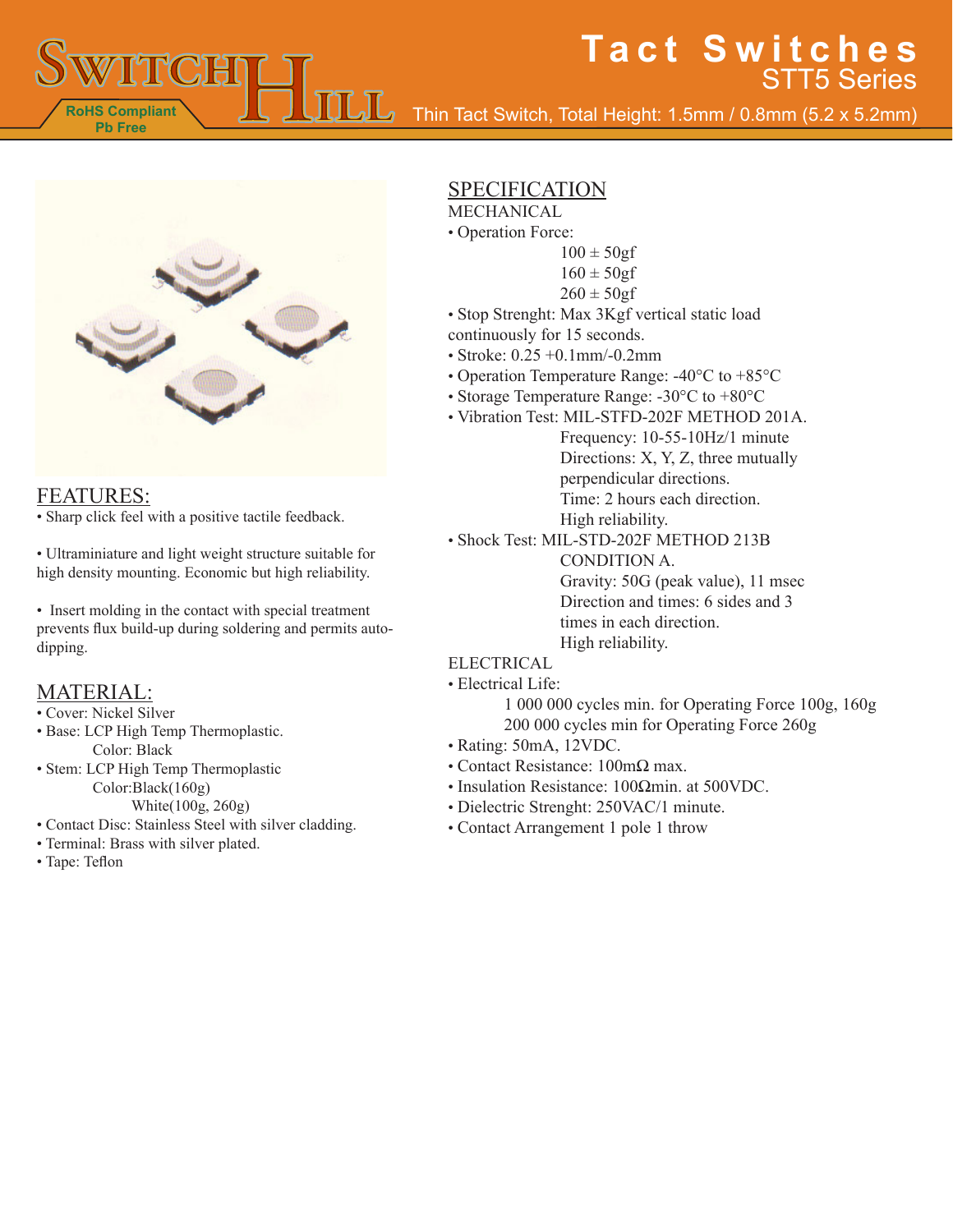

# **Tact Switches** STT5 Series

Thin Tact Switch, Total Height: 1.5mm / 0.8mm (5.2 x 5.2mm)

 $(13)$ 

(T4)

 $\underbrace{\top} \widehat{\textbf{U}6}$ 

 $1.50^{+0.15}_{-0.10}$  . 059 + 006

 $\mathbb{N}$  $rac{5}{0}$ 

 $\supset$ 







WITHOUT GROUND<br>CIRCUIT DIAGRAM



(T1)

(T2)

(T5)



STT5G-□M2





4.8

 $[.189]$ 

 $\frac{2.6}{1.102}$ 



WITHOUT GROUND P.C.B LAYOUT

 $\boxed{012}$ 



WITHOUT GROUND

CIRCUIT DIAGRAM



 $\frac{4.4}{173}$ 

 $\boxed{5}$ 



 $\left|\mathbb{F}(\mathbb{T}_5)\right|$   $\left|\mathbb{F}(\mathbb{T}_5)\right|$ 

CIRCUIT DIAGRAM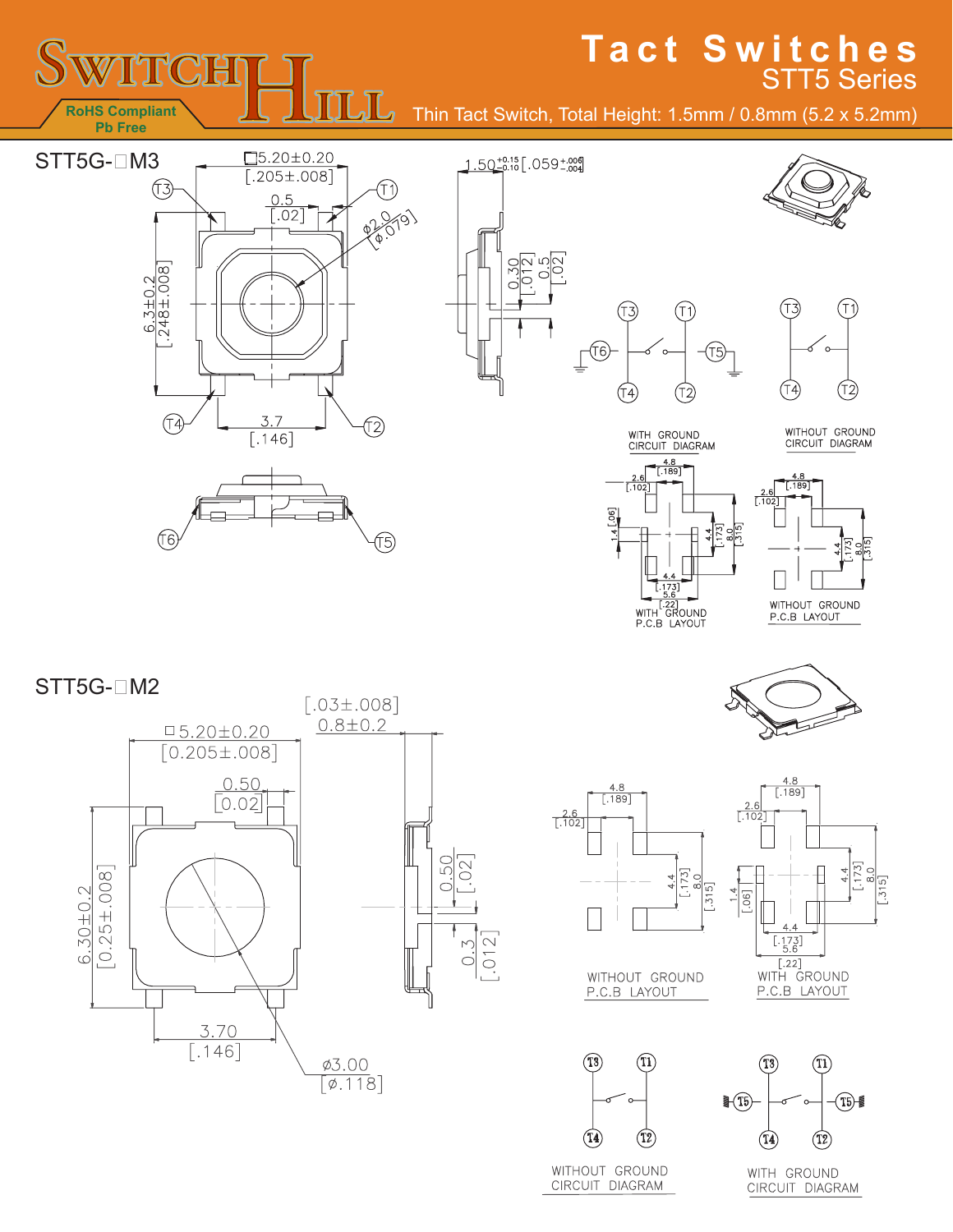

WITHOUT GROUND P.C.B LAYOUT

WITH GROUND

P.C.B LAYOUT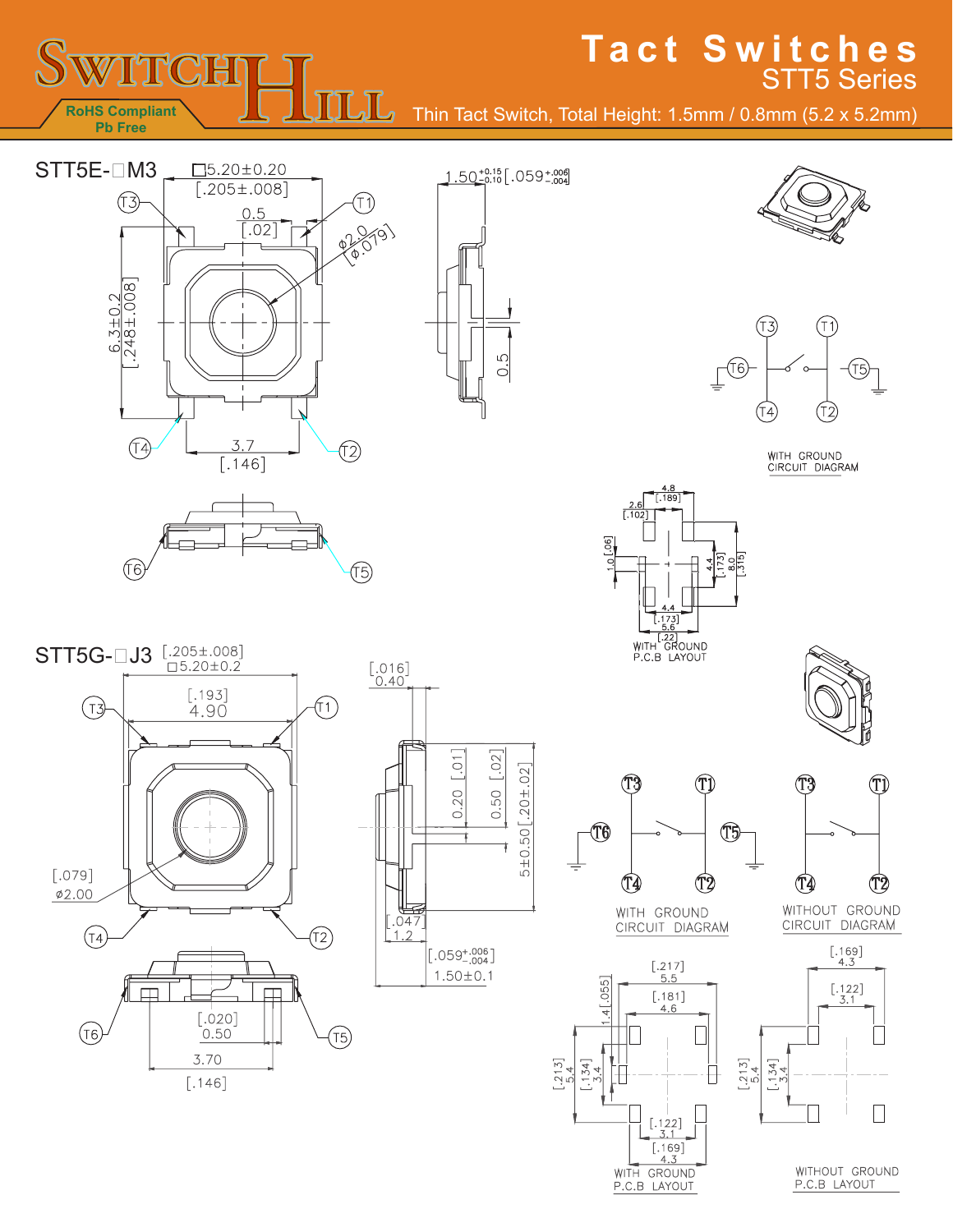

# **Tact Switches** STT5 Series

Thin Tact Switch, Total Height: 1.5mm / 0.8mm (5.2 x 5.2mm)

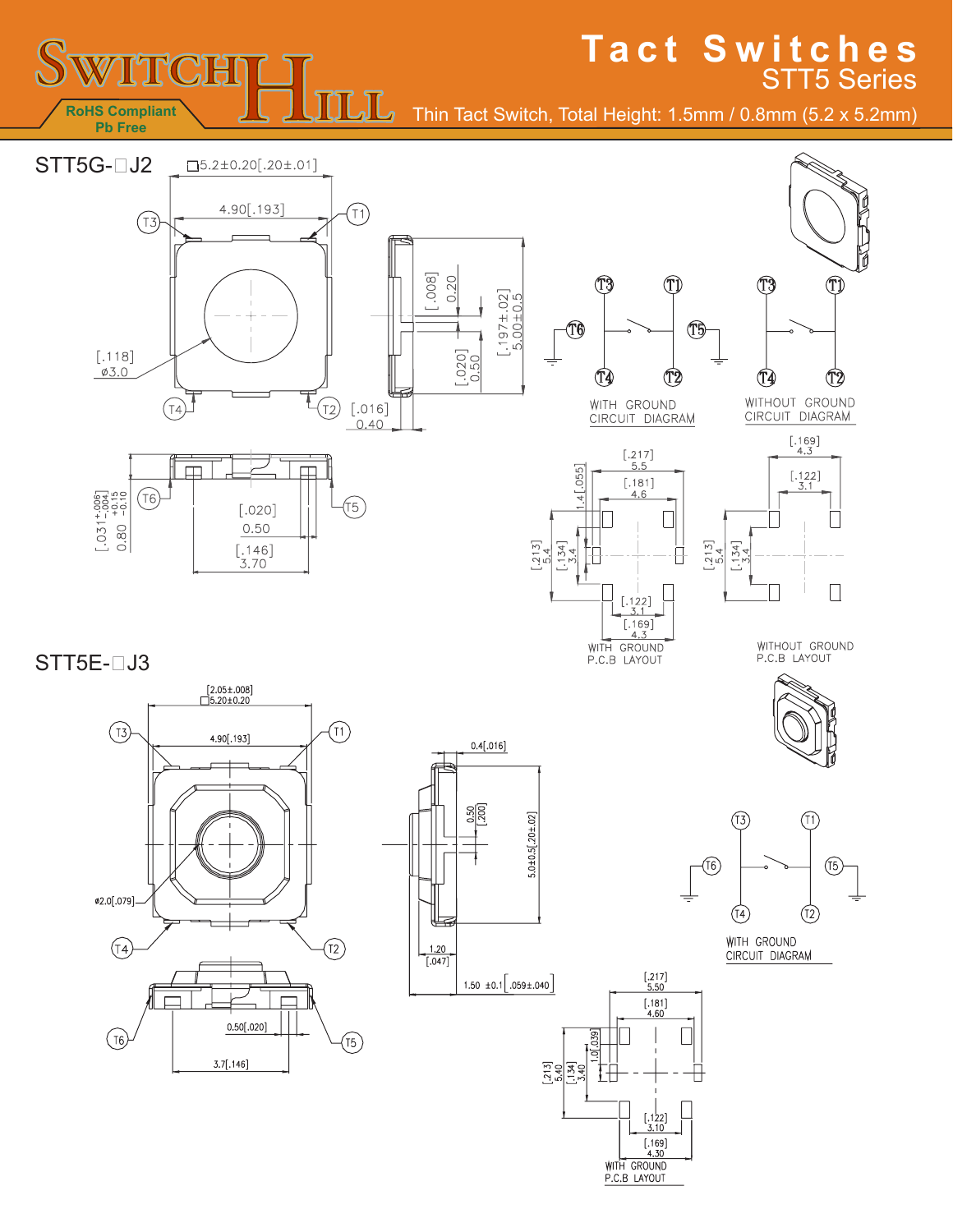

#### **Soldering Process**

▲ Hand Soldering : Use a soldering iron of 30 watts, controlled at 350°C approximatly 5 seconds while applying solder.

▲ Soldering : Vapor phase & reflow soldering can be applied.